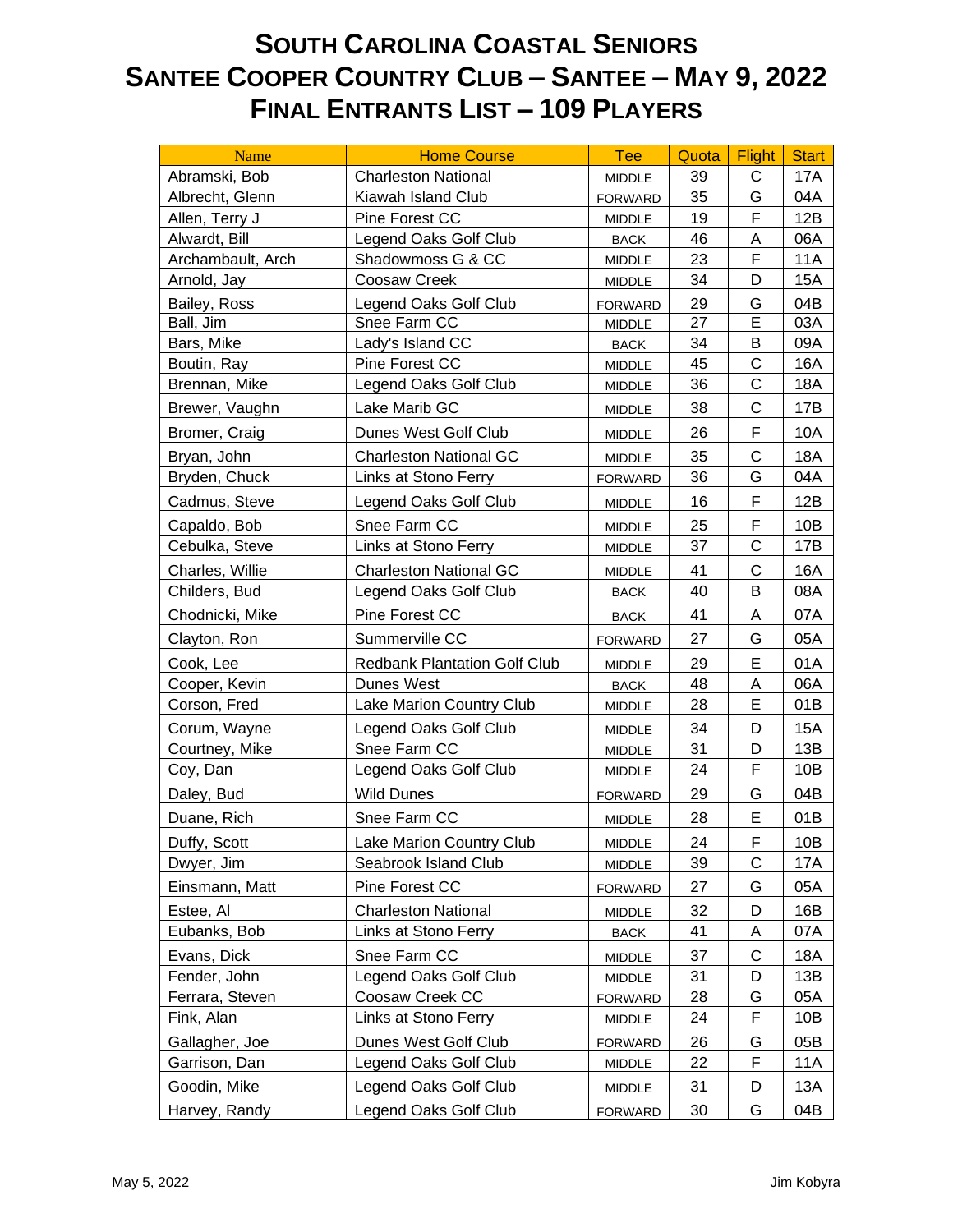## **SOUTH CAROLINA COASTAL SENIORS SANTEE COOPER COUNTRY CLUB – SANTEE – MAY 9, 2022 FINAL ENTRANTS LIST – 109 PLAYERS**

| <b>Name</b>        | <b>Home Course</b>                    | <b>Tee</b>     | Quota | <b>Flight</b> | <b>Start</b> |
|--------------------|---------------------------------------|----------------|-------|---------------|--------------|
| Haynes, Rickey     | <b>Edisto Beach Plantation Course</b> | <b>MIDDLE</b>  | 26    | F             | 10A          |
| Heilman. Rich      | Seabrook Island Club                  | <b>MIDDLE</b>  | 33    | D             | 14A          |
| Hill, Dan          | Links at Stono Ferry                  | <b>BACK</b>    | 31    | B             | 09B          |
| Hinkebein, Rick    | Seabrook Island Club                  | <b>MIDDLE</b>  | 40    | С             | 17A          |
| Hirschmann, Harold | <b>Wild Dunes</b>                     | MIDDLE         | 27    | E             | 03A          |
| Hoke, Harold       | Daniel Island CC                      | <b>MIDDLE</b>  | 35    | C             | 15A          |
| Huff, Reid         | Links at Stono Ferry                  | <b>MIDDLE</b>  | 28    | Е             | 01B          |
| Hutto, Babe        | Links at Stono Ferry                  | <b>FORWARD</b> | 21    | G             | 05B          |
| Hutto, Jimmy       | <b>Charleston National</b>            | <b>MIDDLE</b>  | 32    | D             | 16B          |
| Hyde, Fred         | Dunes West Golf Club                  | <b>BACK</b>    | 40    | B             | 08A          |
| Jansson, Gunnar    | <b>Charleston National GC</b>         | <b>BACK</b>    | 39    | B             | 08A          |
| Jones, Steve       | Snee Farm CC                          | <b>MIDDLE</b>  | 35    | С             | 17B          |
| Karlberg, Gregg    | Coosaw Creek CC                       | <b>MIDDLE</b>  | 41    | C             | 16A          |
| Kaufman, Avi       | Legend Oaks Golf Club                 | <b>FORWARD</b> | 17    | G             | 05B          |
| Kerrigan, Chris    | Snee Farm CC                          | <b>MIDDLE</b>  | 30    | E             | 13A          |
| Kline, Red         | Sun City-Hidden Cyperss               | <b>BACK</b>    | 48    | A             | 06A          |
| Kobes, Pete        | Snee Farm CC                          | MIDDLE         | 21    | F             | 12A          |
| Kobyra, Jim        | Links at Stono Ferry                  | MIDDLE         | 33    | D             | 14A          |
| Lam, Don           | <b>Charleston National</b>            | MIDDLE         | 28    | E             | 02A          |
| Lapp, John         | <b>Rivertowne GC</b>                  | MIDDLE         | 27    | E             | 03A          |
| Lehman, Peter      | <b>Yeamans Hall GC</b>                | MIDDLE         | 38    | $\mathsf{C}$  | 17B          |
| Loadholt, Ernie    | Old Penny Branch CC                   | <b>MIDDLE</b>  | 20    | F             | 12A          |
| Martini, Don       | <b>Rivertowne GC</b>                  | <b>BACK</b>    | 44    | A             | 07B          |
| Mattison, Mark     | Coosaw Creek                          | <b>MIDDLE</b>  | 33    | D             | 16B          |
| Maurer, Terry      | <b>Charleston National GC</b>         | MIDDLE         | 32    | D             | 13B          |
| McCaskill, Travis  | Patriots Point Golf Club              | <b>FORWARD</b> | 30    | G             | 04B          |
| McGrain, Kevin     | Rivertowne CC                         | <b>BACK</b>    | 47    | Α             | 06A          |
| McKay, Sonny       | <b>Charleston National GC</b>         | <b>BACK</b>    | 43    | Α             | 07B          |
| McMurray, Gene     | Dunes West Golf Club                  | <b>MIDDLE</b>  | 31    | D             | 13A          |
| Murphy, Mike       | Lady's Island CC                      | <b>FORWARD</b> | 28    | G             | 05A          |
| Nelson, Randy      | Coosaw Creek CC                       | <b>BACK</b>    | 35    | В             | 09A          |
| Nichols, Bill      | Legend Oaks Golf Club                 | <b>BACK</b>    | 44    | Α             | 07B          |
| Peterson, John     | Shadowmoss G & CC                     | MIDDLE         | 24    | F             | 11A          |
| Powell, Glenn      | Legend Oaks Golf Club                 | <b>BACK</b>    | 46    | A             | 07B          |
| Ramsdell, Dick     | Legend Oaks Golf Club                 | <b>FORWARD</b> | 32    | G             | 04A          |
| Rhea, Donald       | Links at Stono Ferry                  | <b>BACK</b>    | 34    | В             | 09A          |
| Rooney, Ed         | Links at Stono Ferry                  | <b>BACK</b>    | 38    | B             | 08A          |
| Rupinskas, Vytas   | Links at Stono Ferry                  | <b>BACK</b>    | 34    | Β             | 09B          |
| Santos, Ron        | Links at Stono Ferry                  | MIDDLE         | 22    | F             | 11A          |
| Schneider, Bill    | Dunes West Golf Club                  | MIDDLE         | 34    | D             | 14A          |
| Schroeder, Gus     | Shadowmoss G & CC                     | MIDDLE         | 28    | Е             | 02A          |
| Schwarz, Bob       | Links at Stono Ferry                  | MIDDLE         | 21    | F             | 12A          |
| Sinisko, Mike      | Legends of Parris Island              | MIDDLE         | 36    | С             | 18A          |
| Smith, Dick        | Rivertowne GC                         | MIDDLE         | 27    | E             | 03A          |